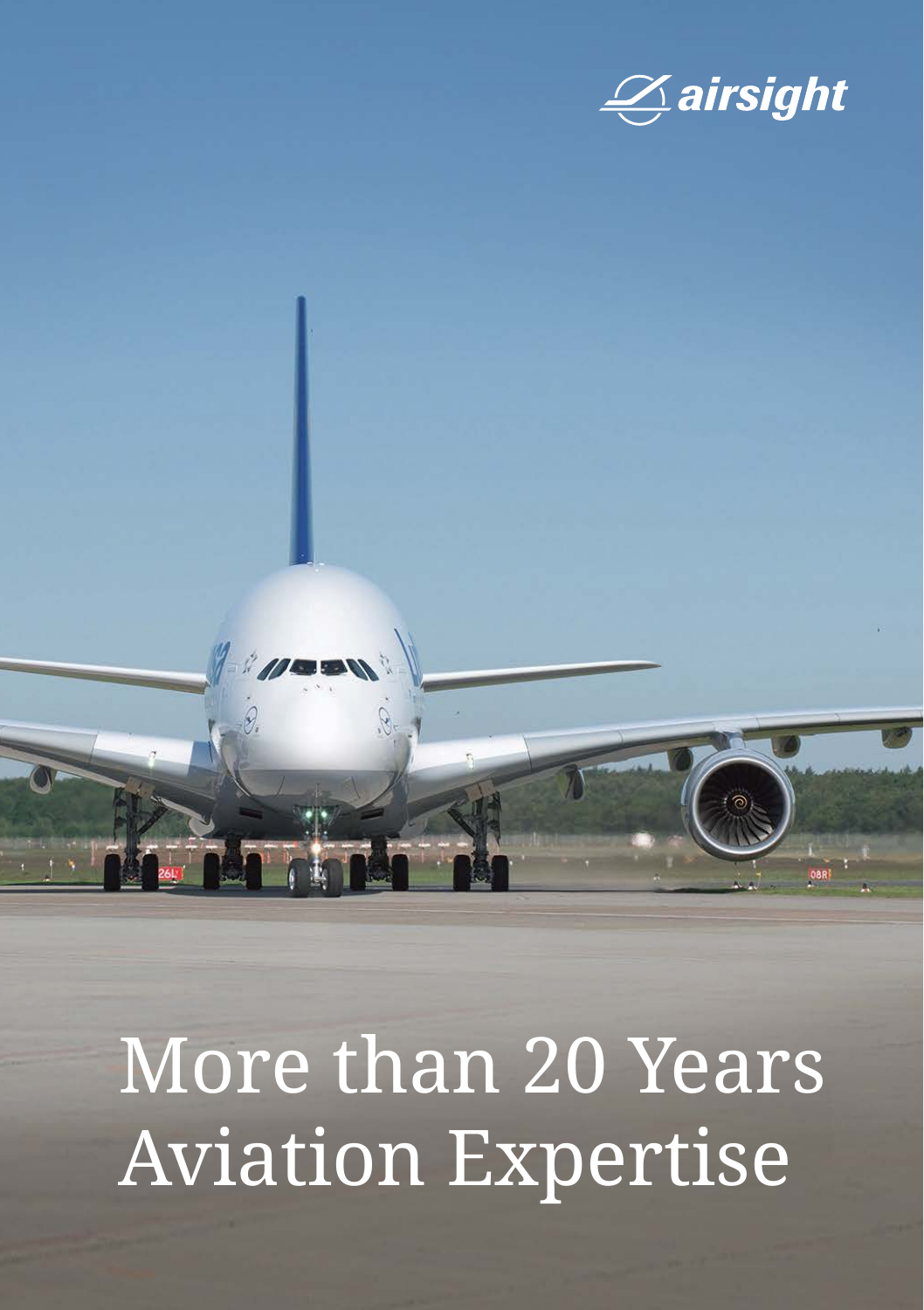Since 1999, airsight offers consulting and engineering services, software and training for airports, air navigation service providers as well as civil aviation authorities and organisations.

### Consulting

### **airsight's cross-disciplinary consulting team**

and insider knowledge of national and international regulations and best-practices helps clients to overcome complex issues related to aviation.

### Training

**airsight offers a variety of practical training sessions,**  providing up-to-date content on a broad range of aviation topics conducted by renowned aeronautical experts.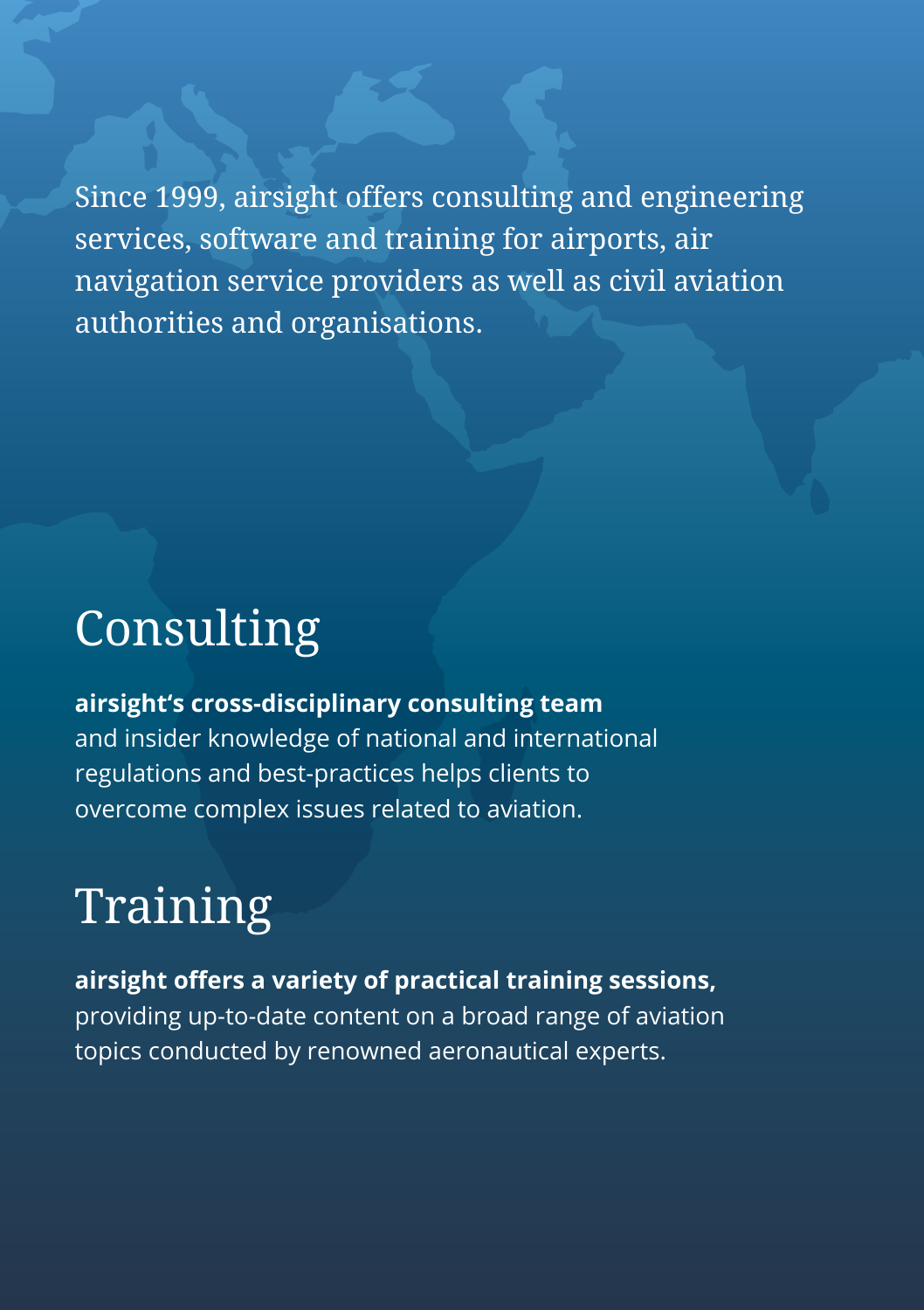airsight has trained over 7200 aviation experts and conducted over 700 aviation projects worldwide, commissioned by both private and public clients of all sizes.

### **Airport Planning and Engineering**

Runway, taxiway and apron design Master planning and site evaluation Aircraft stand optimisation Capacity studies Heliport design Pavement inspections incl. UAV-based

#### **Airport Operations**

Airport operational procedures Operations during construction works Operation of new larger aeroplanes Aircraft stand management Operational concepts Feasibility studies

### **Airport and Aviation Safety**

Safety assessments and safety cases Airside safety audits Full-flight simulator trials Third-party risk analysis Safety management systems Aviation safety regulations

#### **Airport Certification**

Compliance audits (EASA/ICAO) ICAO/EASA regulatory support Management of deviations Liaison with authorities Aerodrome manuals Standard operational procedures

### **Airport Safeguarding**

Obstacle assessments Aeronautical studies Aerodrome safeguarding maps Building construction approvals Wind turbines and aviation safety ILS and CNS signal simulations

### **Flight Procedure Design**

RNAV/PBN flight procedures Conventional flight procedures Procedure charting and coding Airspace design and concepts Obstacle surveys Aircraft noise calculation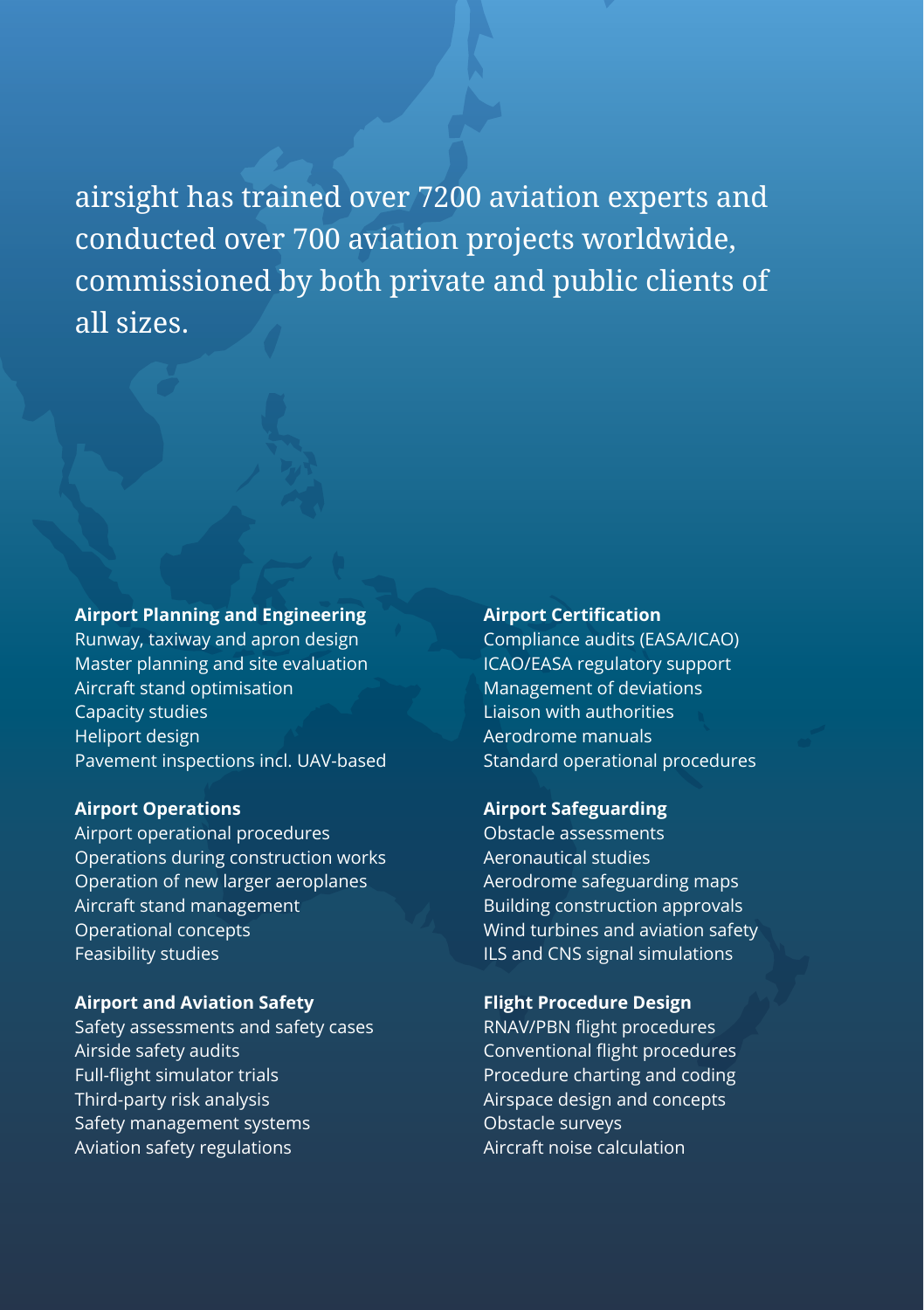## Why airsight?



**Detailed knowledge** of national and international regulations through many years of experience in aviation projects, consulting and teaching activities.



#### **Worldwide experience**

supporting airports, National Aviation Authorities (incl. military) as well as projects involving stakeholders with diverging interests.



**Dedicated and highly qualified team** of experts with extensive references on safety assessments, flight operation/procedures as well as obstacle assessments.



**ISO9001:2015 certified** Quality Management System to ensure maximum client satisfaction and efficient standardised work processes.

### Training courses benefits

### **The latest industry trends**

Aviation regulations are always changing – by attending our courses, you will stay up to date on changes affecting our industry.

### **Compliance with EASA requirements**

Participants receive an airsight Certificate, which is well recognised in the industry due to our compliance with EASA requirements and our high reputation.

### **High level of practical relevance**

All our course contents are based on our worldwide project experience and internationally recognised best-practices, providing real-world applicability.

### **Individual, effective knowledge transfer**

Our courses leave enough time for individual questions and professional exchange and can be adapted to the requirements and knowledge of the participants.

### **Great training locations in city centre**

As part of our premium service, we handpick our training locations: stablished and easy accessible hotels will make your learning experience highly enjoyable.

### **Networking within the aviation industry**

Our training courses are mainly attended by international experts offering the opportunity for professional exchange and networking.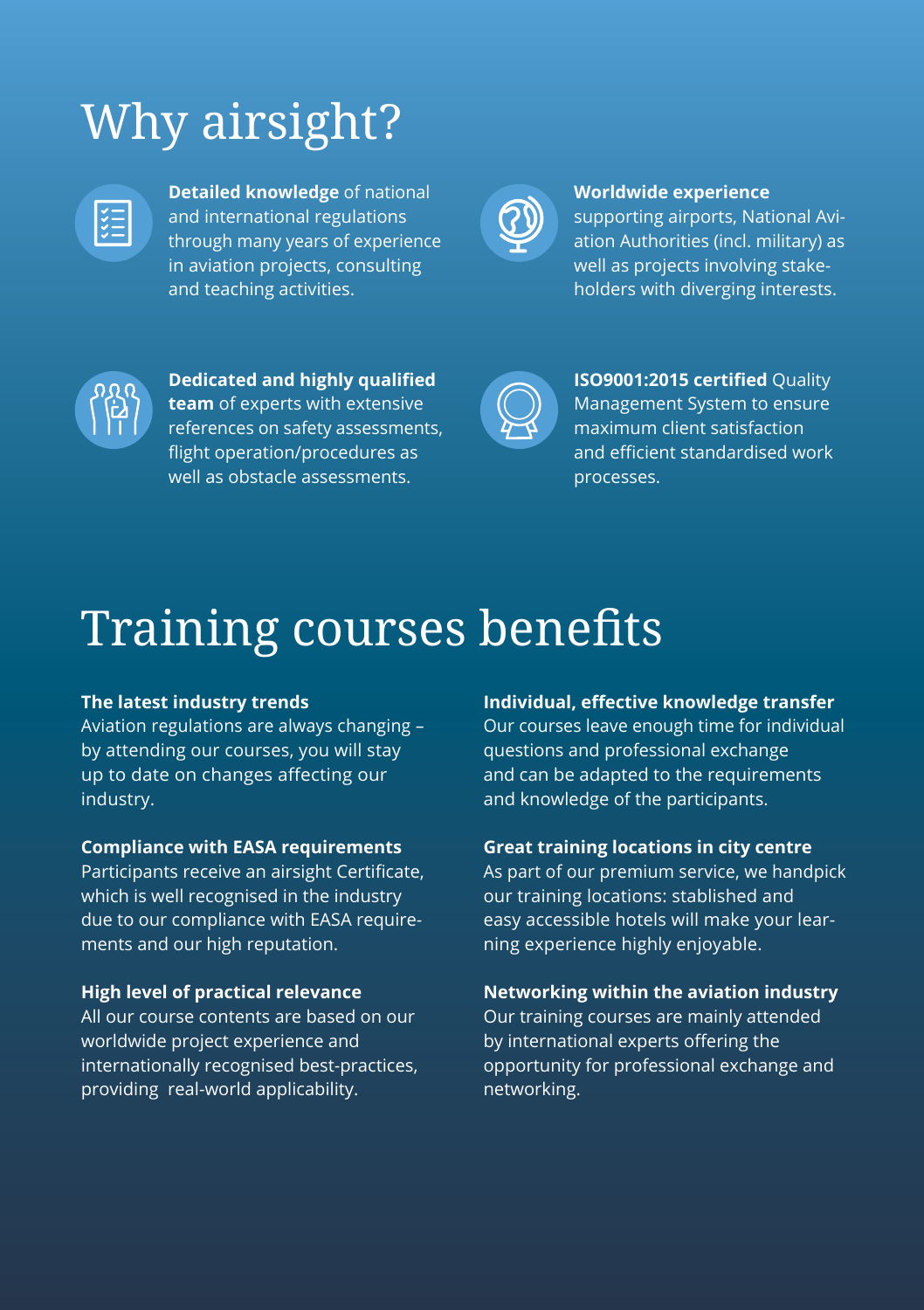

### Clients

#### **Airports**

Auckland, Berlin, Changi, Cluj, Douala, Dubai, Dublin, Düsseldorf, Frankfurt/Main, Geneva, Hamburg, Hannover, Cologne Bonn, Luxemburg, Malta, Marseille, Munich, Nice, Nuremberg, Paris Charles de Gaulle, Rom-Ciampino, Shannon, Stuttgart, Sydney, Tallinn, Timisoara, Vilnius, Warsaw, Vienna, Yaoundé, Zurich Airports and many others ...

### **Civil Aviation Authorities and Organisations**

ICAO, EASA, EUROCONTROL, several ANSPs, CAAs from all European countries as well as from Australia, Bahrain, Cameroon, Cape Verde, Cayman Islands, Costa Rica, Egypt, Georgia, Ghana, Indonesia, Israel, Kazakhstan, Kenya, Kuwait, Madagascar, Malta, New Zealand, Oman, Qatar, Saudi Arabia, Serbia, Seychelles, Singapore, South Africa, Sri Lanka, Taiwan, Thailand, Tunisia, Turkey, Uganda, the United Arab Emirates ...

**Private Companies and Project Developers** looking for a partner with in-depth aviation expertise.